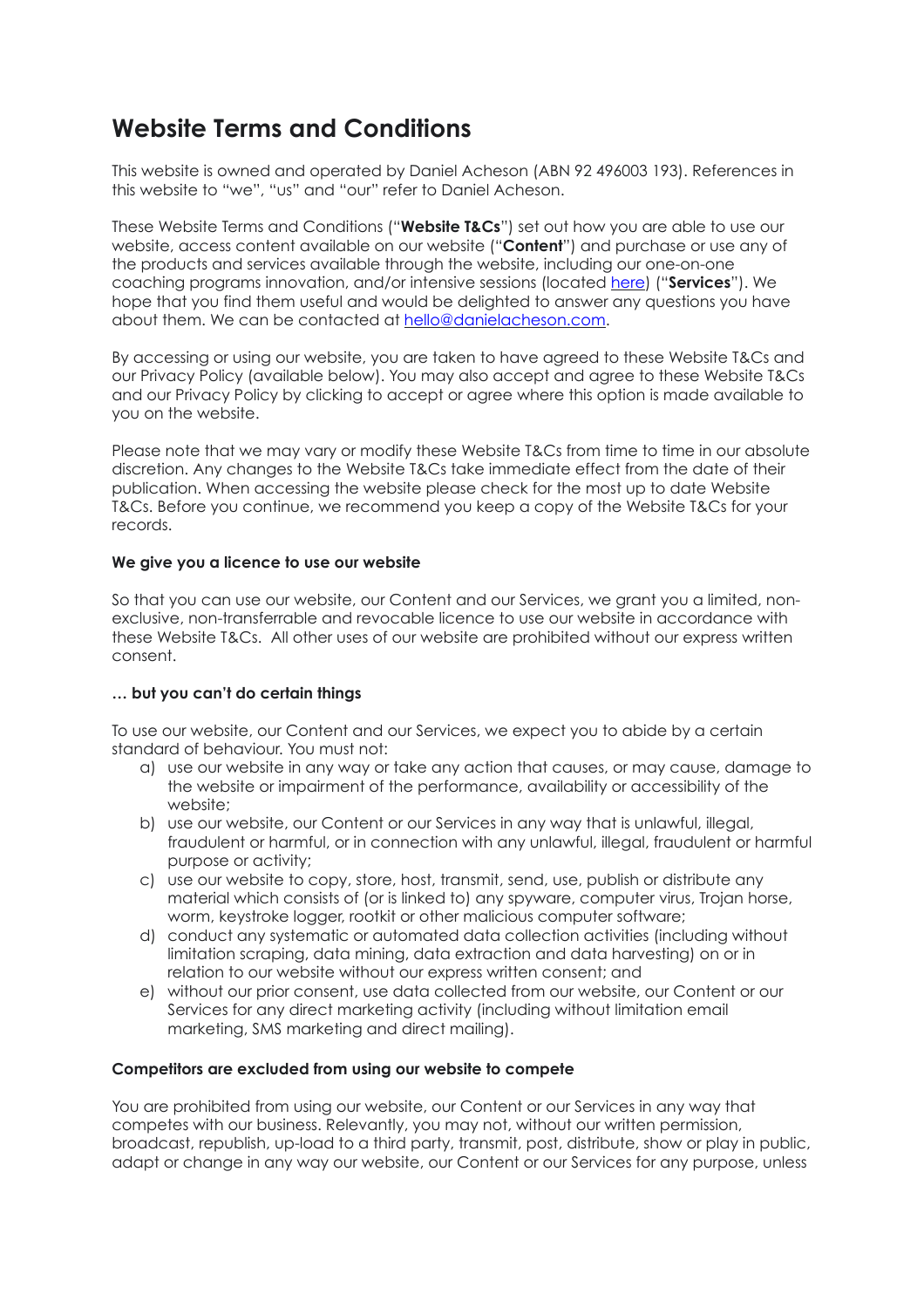otherwise provided by these Website T&Cs. This prohibition does not extend to materials on our website which are freely available for re-use or are in the public domain.

#### **Intellectual property**

Unless we indicate otherwise, please note that we own or licence all rights, title and interest (including intellectual property rights) in our website, our Content and our Services. Your use of our website, our Content or our Services does not grant or transfer to you any rights, title or interest in relation to our website, our Content or our Services.

# **Payment**

All payments made in connection with our website, our Content or our Services are to be made via credit card, direct debit or another payment method approved by us and made available through our website.

In making any payment in connection with our website, our Content or our Services, you warrant that you have read, understood and agree to be bound by these Website T&Cs.

You acknowledge and agree that where a request for payment is returned or denied, for whatever reason, by your financial institution or is unpaid by you for any other reason, then you are liable for any costs, including banking fees and charges associated with the nonpayment.

You agree and acknowledge that we may vary the acceptable payment methods at any time.

#### **Refunds**

We will only provide you with a refund in the event that we are unable to provide (or continue to provide) the Content or Services that you have paid for, or if we make a decision, in our absolute discretion, that it is reasonable to do so under the circumstances.

#### **Your obligations as a Member**

If you create an account or login to our website you become a "**Member**". As a Member, you agree to comply with the following:

- a) you have the sole responsibility for protecting the confidentiality of your password and/or email address. Use of your password by any other person may result in the immediate cancellation of your membership; and
- b) any use of your registration information by any other person, or third parties, is strictly prohibited. You agree to immediately notify us of any unauthorized use of your password or email address or any breach of security of which you have become aware.

Subject to local applicable laws, we reserve the right to discontinue or cancel your membership at any time.

# **Testimonials**

We love to hear from you! If you provide us with a testimonial or review, you permit us to post or otherwise transmit the testimonial or review on our social media or other online channels. Of course, you can email us at [hello@danielacheson.com](mailto:hello@danielacheson.com).

# **General disclaimer**

Nothing in these Website T&Cs limits or excludes any guarantees, warranties, representations or conditions implied or imposed by law, including the Australian Consumer Law which is set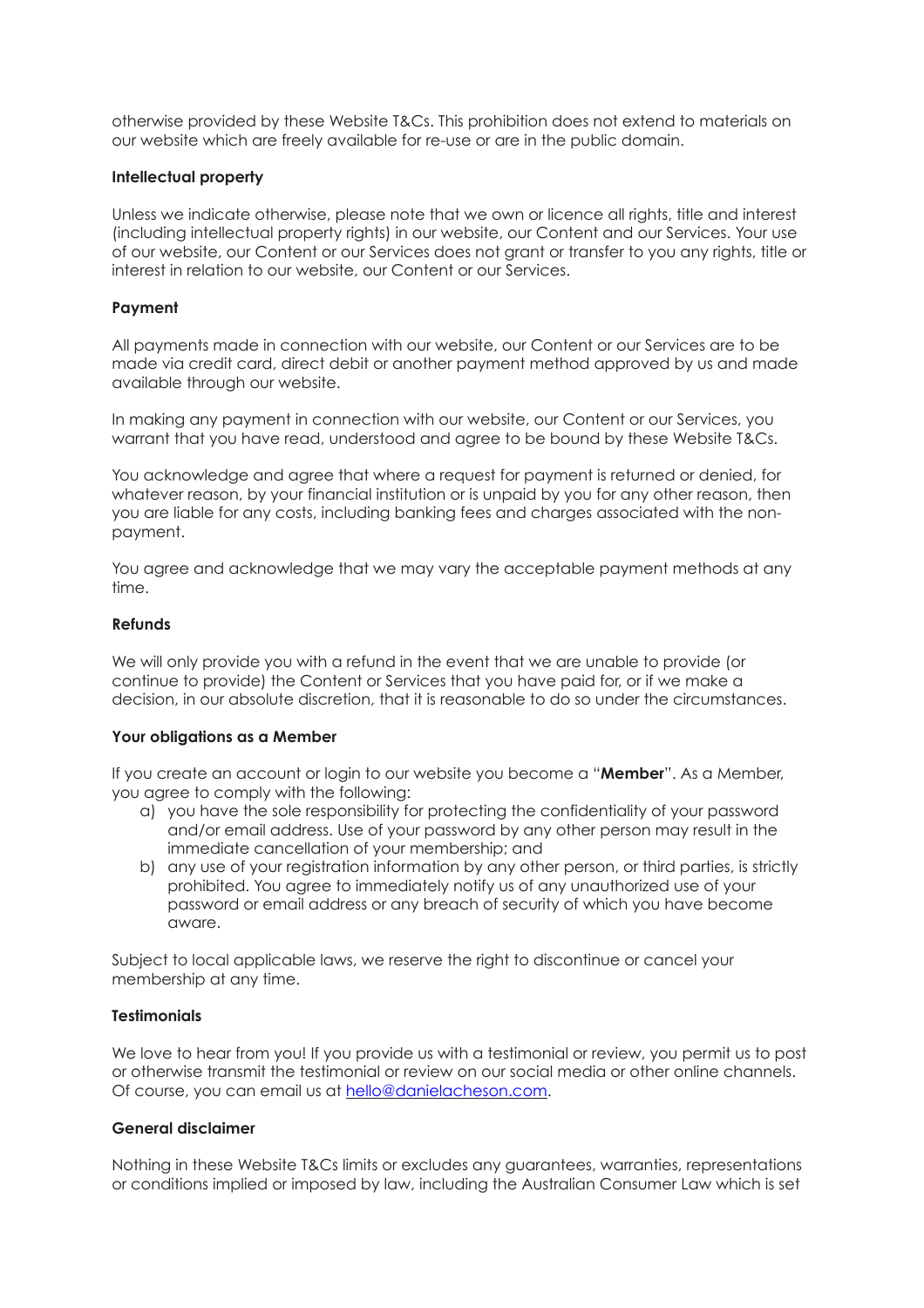out in Schedule 2 of the *Competition and Consumer Act 2010* (or any liability under them) which by law may not be limited or excluded.

Subject to the above, and to the extent permitted by law:

- (a) all terms, guarantees, warranties, representations or conditions which are not expressly stated in these Website T&Cs are excluded; and
- (b) we will not be liable for any special, indirect or consequential loss or damages (unless such loss or damage is reasonably foreseeable resulting from our failure to meet an applicable consumer guarantee under the Australian Consumer Law), loss of profit or opportunity, or damage to goodwill arising out of or in connection with our website, our Content or our Services, including as a result of not being able to use the Content or Services or the late supply of the Content or Services, whether at common law, under contract, tort (including negligence), in equity, pursuant to statute or otherwise.

Use of the website, our Content and our Services is at your own risk. Everything on the website (including our Content and our Services) are provided to you "as is" and "as available" without warranty or condition of any kind. Neither we, nor any of our affiliates, directors, officers, employees, agents, contributors and licensors make any express or implied representation or warranty about our website or the Content or Services referred to on the website.

# **Our liability is limited**

To the maximum extent permitted by law, we are not responsible for any loss, damage or expense, howsoever arising, whether direct or indirect and/or whether present, unascertained, future or contingent ("**Liability**") suffered by you or any third party, arising from or in connection with your use of our website, our Content or our Services and/or any inaccessibility of, interruption to or outage of our website and/or any loss or corruption of data and/or the fact that our website, our Content or our Services are incorrect, incomplete or out-of-date.

# **Our right to be indemnified**

To the maximum extent permitted by law, you must indemnify us, and hold us harmless, against any Liability suffered or incurred by us arising from or in connection with your use of our website, our Content or our Services, or any breach of these Website T&Cs or any applicable laws by you. This indemnity is a continuing obligation, independent from the other obligations under these Website T&Cs, and continues after these Website T&Cs end. It is not necessary for us to suffer or incur any Liability before enforcing a right of indemnity under these Website T&Cs.

# **Termination**

The Website T&Cs will continue to apply until terminated by either you or by us, as set out below.

If you want to terminate these Website T&Cs, you may do so by:

- (a) providing us with 10 days' notice of your intention to terminate; and
- (b) closing your accounts connected with our website, our Content or our Services, where we have made this option available to you.

Your notice should be sent, in writing, to [hello@danielacheson.com](mailto:hello@danielacheson.com).

We may at any time, terminate these Website T&Cs with you, if:

(a) you have breached any provision of the Website T&Cs or intend to breach any provision;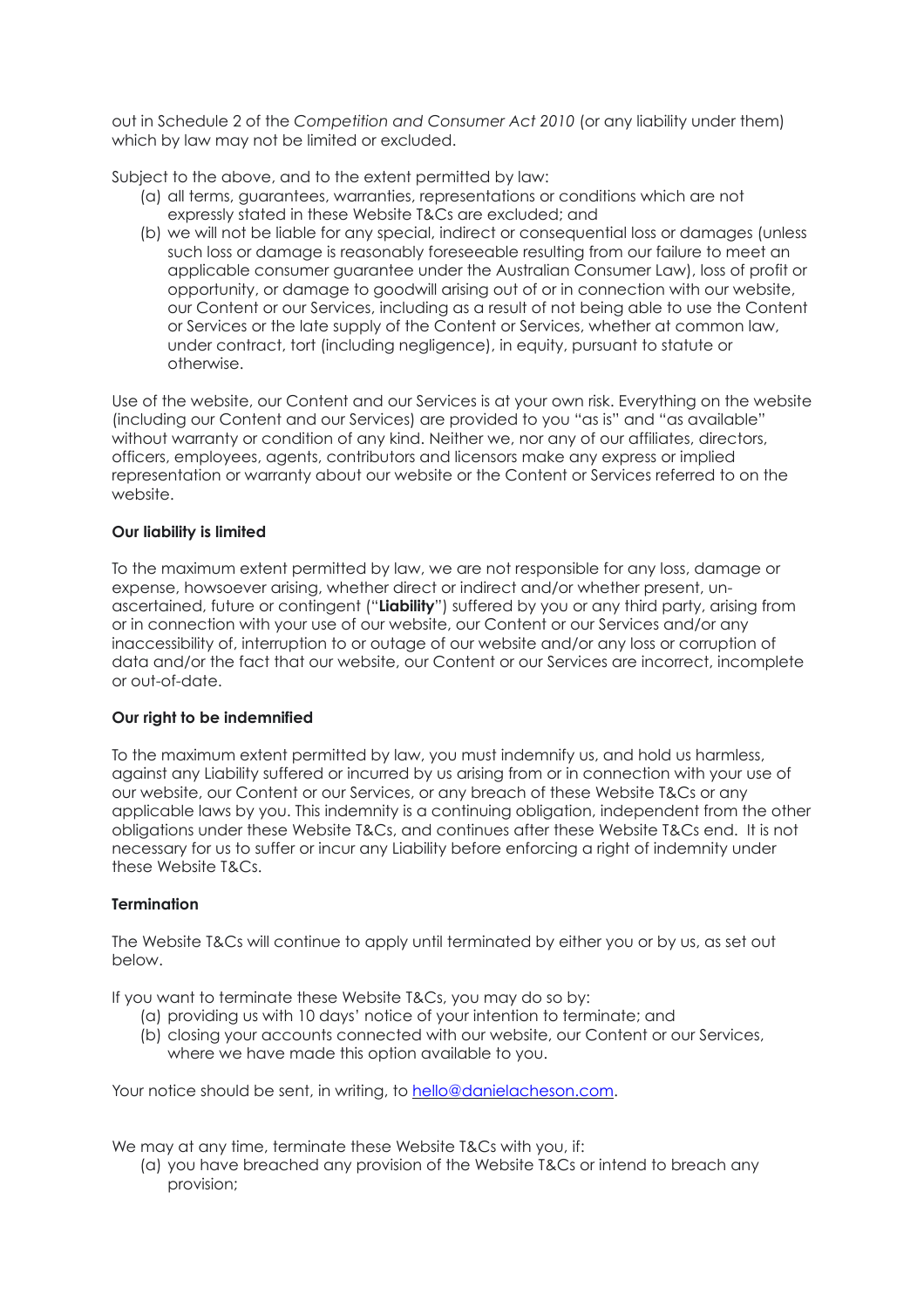- (b) we are required to do so by law; or
- (c) the provision of the Content or Services to you by us is, in our opinion, no longer commercially viable.

Subject to local applicable laws, we may suspend or deny, in our sole discretion, your access to all or any portion of the website, our Content or our Services without notice if you breach any provision of these Website T&Cs or any applicable law or if your conduct impacts our name or reputation or violates the rights of another party.

#### **Jurisdiction and governing law**

Use of our website, our Content and our Services, and these Website T&Cs are governed by the laws of New South Wales. You irrevocably and unconditionally submit to the exclusive jurisdiction of the courts operating in New South Wales and any courts entitled to hear appeals from those courts and waive any right to object to proceedings being brought in those courts.

If you access our website and you are based overseas, we do not represent that our website complies with the laws (including intellectual property laws) of the country in which you reside (if you reside outside Australia).

#### **Independent legal advice**

Both parties confirm and declare that the provisions of these Website T&Cs are fair and reasonable and both parties having taken the opportunity to obtain independent legal advice declare that the Website T&Cs are not against public policy on the grounds of inequality or bargaining power or general grounds of restraint of trade.

# **Severance**

If any part of these Website T&Cs are found to be void or unenforceable by a Court of competent jurisdiction, that part shall be severed and the rest of the Website T&Cs shall remain in force.

**If you have any questions, please contact us at** [hello@danielacheson.com.](mailto:hello@danielacheson.com)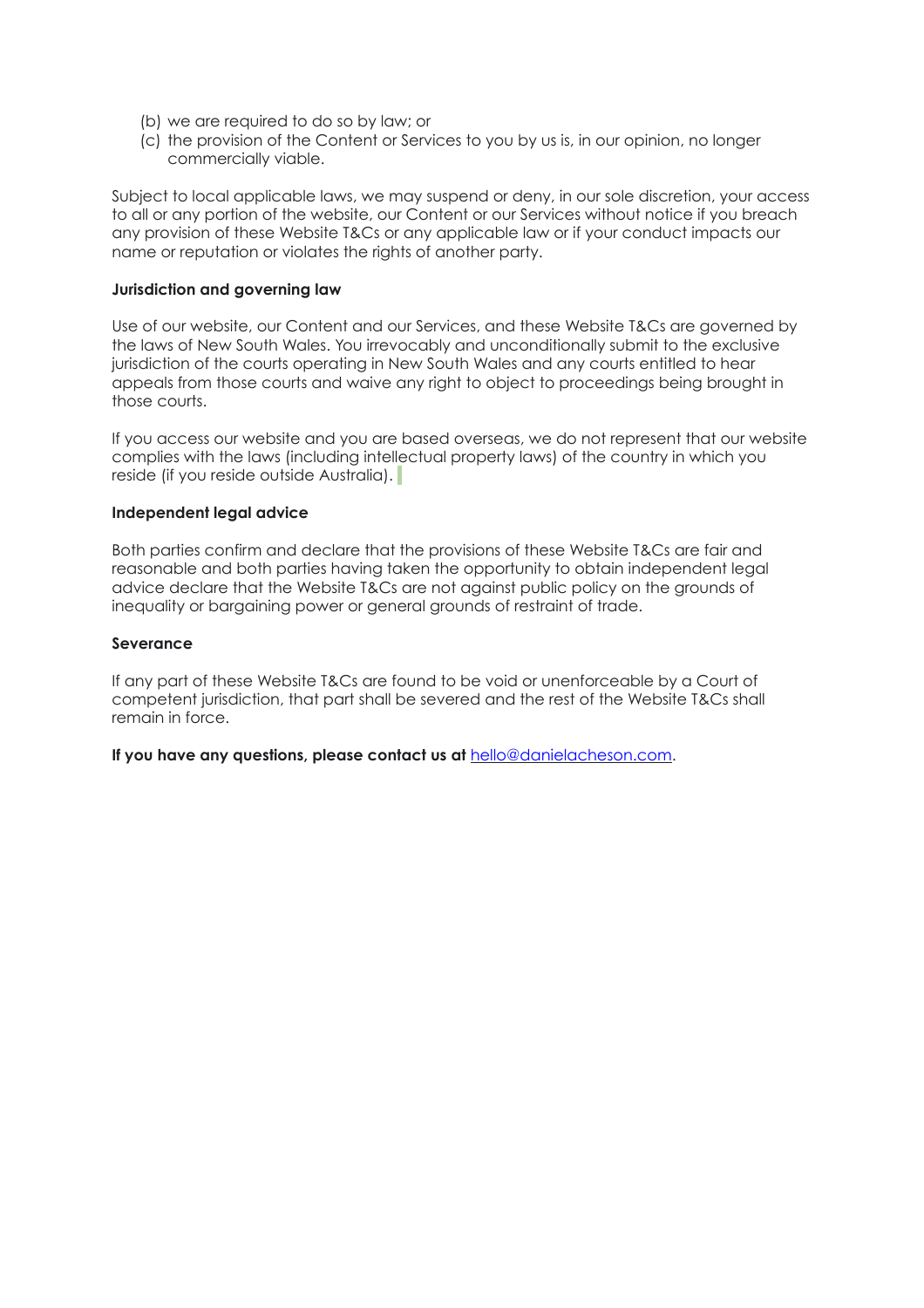# **Privacy Policy**

This website is owned and operated by Daniel Acheson (ABN 92 496003 193). References in this privacy policy to "we", "us" and "our" refer to Daniel Acheson.

We respect your right to privacy and are committed to safeguarding the privacy of our clients and website visitors. We are committed to ensuring that your privacy is protected. Should we ask you to provide certain information by which you can be identified when using our website, you can be assured that it will only be used in accordance with this privacy policy.

We may change this policy from time to time in our absolute discretion by updating this page. You should check this page when you use the website to ensure that you are happy with any changes. This policy is effective from 01/04/2020.

In this privacy policy we will explain what information we collect, how we collect it and what we actually do with it. By giving us your information you are agreeing for us to use it in the ways described here.

# **What personal information we collect**

We will, from time to time, receive and store personal information you enter onto our website, provided to us directly or given to us in other forms. We will only ask for, use or share sensitive information with your consent and only for the reason we collected it (unless we need to by law).

The kinds of personal information we collect and hold about you will depend on the nature of your dealings with us. Generally, this includes contact details like your name, phone number, email and address to enable us to send information, provide updates and process your product or service order. We may collect additional information at other times, including, but not limited to, when you create an account or subscribe to our site, when you provide feedback, when you provide information about your personal or business affairs, change your content or email preferences, respond to surveys and/or promotions, provide financial or credit card information, or otherwise communicate with us.

Of course, if you sign up for some of our services and sessions, such as our one-on-one coaching programs, innovation and/ or intensive sessions, (can be located here) we might ask you for or have access to additional information about your business as well as related documents and materials.

If you are giving us others' personal information, please do so only if they agree to this policy.

Please note that when you access any website (including ours), you may be providing it with information about your location, Internet provider, computer hardware, browser type and operating system.

# **How we collect personal information**

Whenever you reach out to us through our website, via email or over the phone you are telling us about yourself. We may also receive personal information about you from third parties. If we do, we will protect it as set out in this privacy policy.

We also record some information automatically (using cookies and similar technologies). This happens when you visit our website. We use cookies and similar technologies to monitor and observe your use of our website, compile aggregate data about that use, and provide you with more effective services. If you do not want your information to be recorded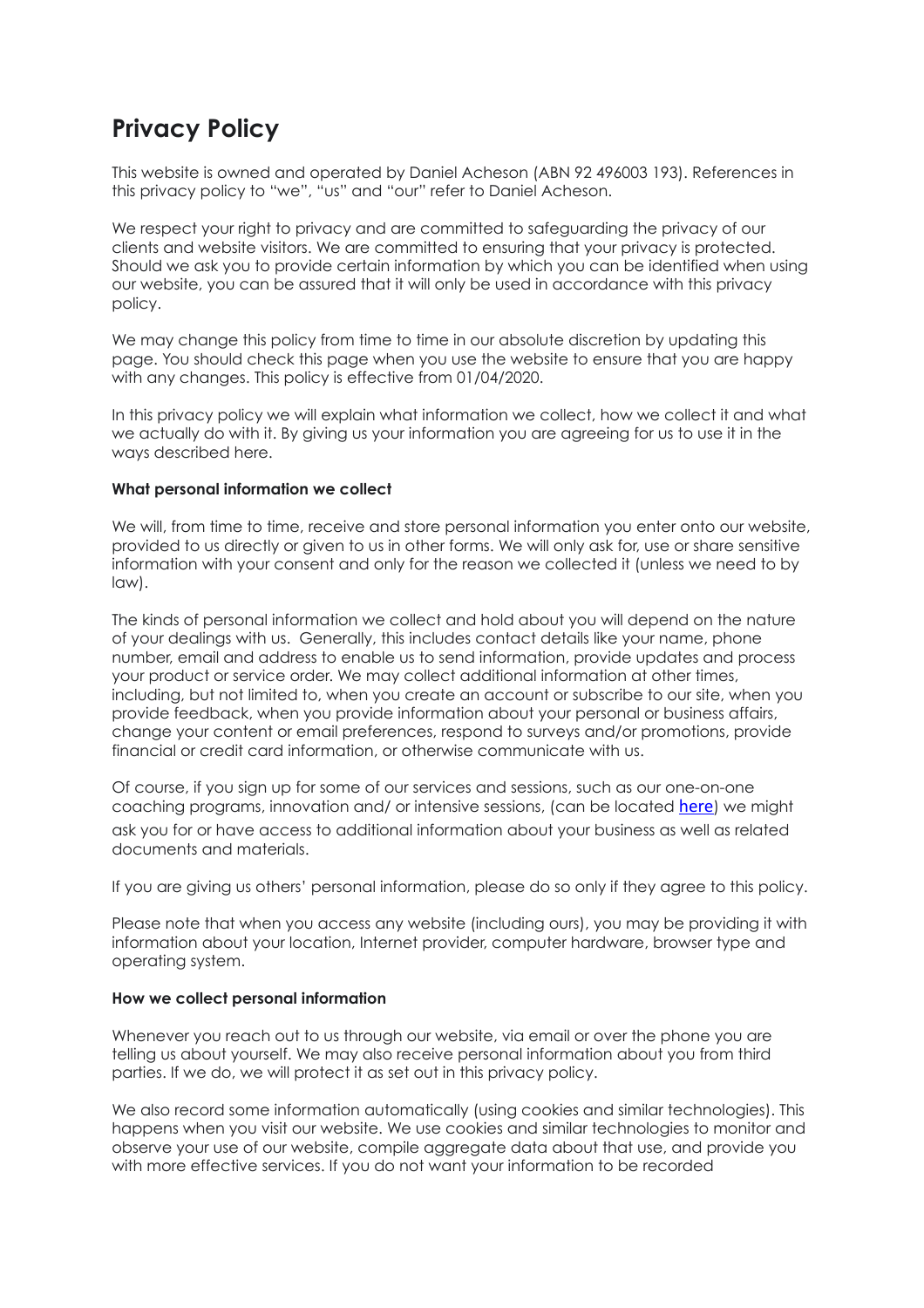automatically, most internet browsers have a facility that will allow you to disable cookies altogether.

If you create an account on, subscribe to or visit our site, please know that we will be able to monitor and observe, in real-time, your access and navigation of the site and compile aggregate data about that use. This enables us to improve the experience for our users and better identify and service your individual needs.

# **Purposes for which we use personal information**

We use all personal information legally, fairly and transparently and in this policy we explain everything that we do with it.

We use personal information that we collect about you for the following purposes:

- to provide you with information and updates regarding our products and services;
- to promote our products and services, including making you aware of new and additional products, services and opportunities;
- to respond to your queries and requests;
- to improve our products and services and better understand your needs; and
- to comply with our legal and regulatory obligations.

# **Disclosure of personal information**

We may disclose your personal information to any of our employees, officers, insurers, professional advisers, agents, suppliers or subcontractors insofar as reasonably necessary for the purposes set out in this policy. Personal information is only supplied to a third party when it is required for the delivery of our services.

Information that we collect may from time to time be stored, processed in or transferred between parties located in countries outside of Australia.

We do not sell, rent or trade personal information about you to or with third parties. However, the government might ask for your information, for example through certain laws or a court order. This might include the police investigating a crime, or a court hearing for failure to pay. If this happens, we'll comply.

If there is a change in control of our business or a sale or transfer of business assets, we reserve the right to transfer to the extent permissible at law our databases, together with any personal information and non-personal information contained in those databases. This information may be disclosed to a potential purchaser under an agreement to maintain confidentiality. We would seek to only disclose information in good faith and only when required by any of the above circumstances.

#### **Security of personal information**

We are committed to ensuring that the information you provide us is secure. In order to prevent unauthorised access or disclosure, we have put in place suitable physical, electronic and managerial procedures to safeguard and secure information and protect it from misuse, interference, loss and unauthorised access, modification and disclosure.

The transmission and exchange of information is carried out at your own risk. We cannot guarantee the security of any information that you transmit to us, or receive from us. Although we take measures to safeguard against unauthorised disclosures of information, we cannot assure you that personal information that we collect will not be disclosed in a manner that is inconsistent with this policy.

#### **Access to and correction of your personal information**